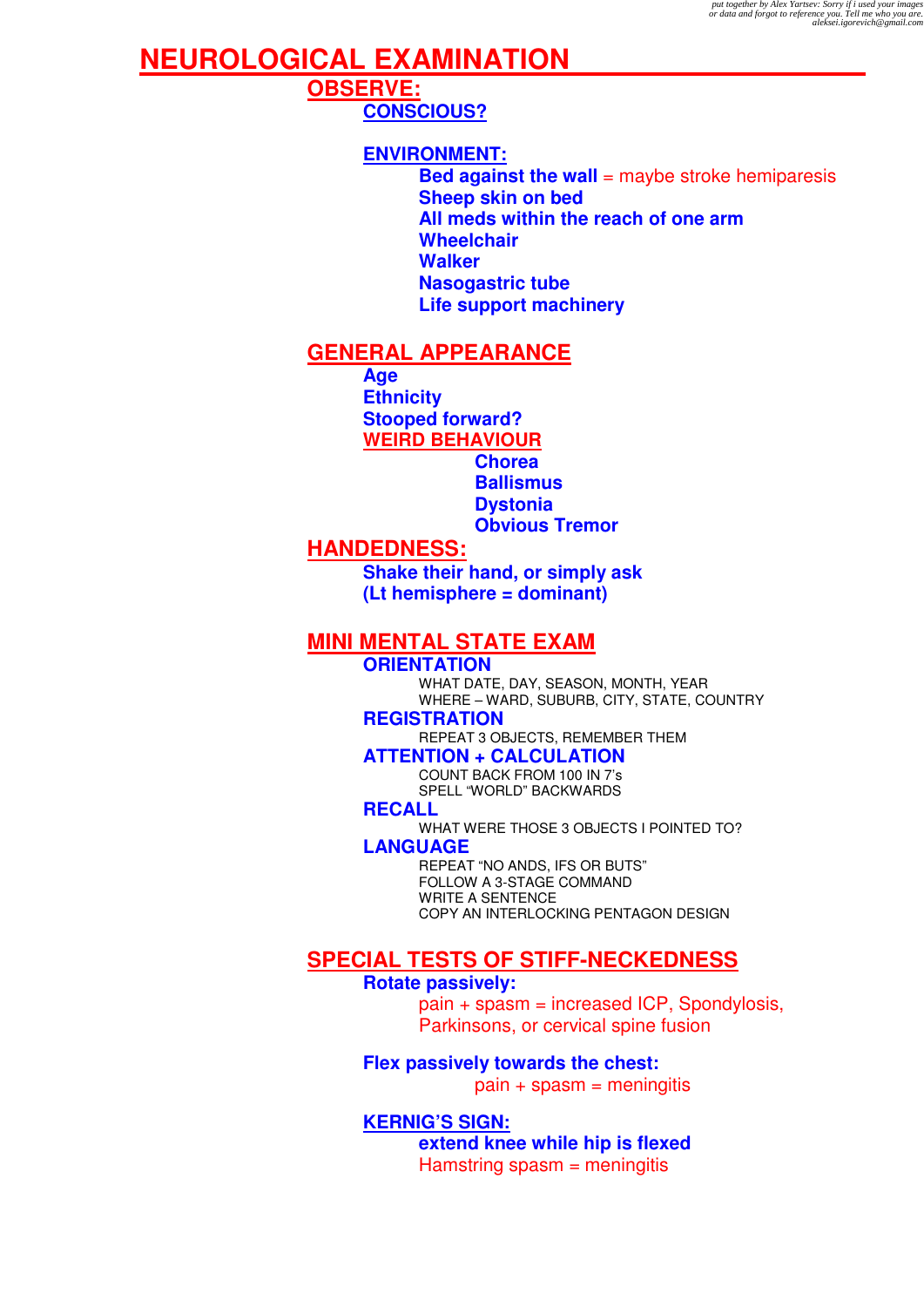# **HIGHER ORDER FUNCTION**

**HANDEDNESS FIRST!!** 

## **ORIENTATION in person, place, time**

## **SPEECH**

## **PROPOSITIONAL**

- **= describe room, clothes**
- = expressive aphasia = non-fluent, aware of deficit

### **COMPREHENSION**

- **= touch chin, nose, ear**
- **= Y/N questions: socks on before shoes?**
- = receptive aphasia =fluent but gibbering

## **REPETITION**

- **= no Ifs, Ands or Buts**
- = conductive aphasia
- = follows command but cannot repeat words

## **OBJECT IDENTIFICATION**

- **= what is this thing I am holding?**
- $=$  nominal aphasia  $=$  cant name selective objects
- not localising (dominant temporo-parietal region)

## **ARTICULATION**

### **= "British constitution"**

- $=$  dysarthria:
	- pseudobulbar = tight squeezing out of lips
	- bulbar = nasal speech
	- CN 7 = slurred drunken speech
	- Extrapyramidal = monotonous bradykinetic
	- Cerebellar = explosive

## **VOICE QUALITY**

**=** dysphonia? **Not a higher order problem** 



**Gerstmann's Syndrome: AALF**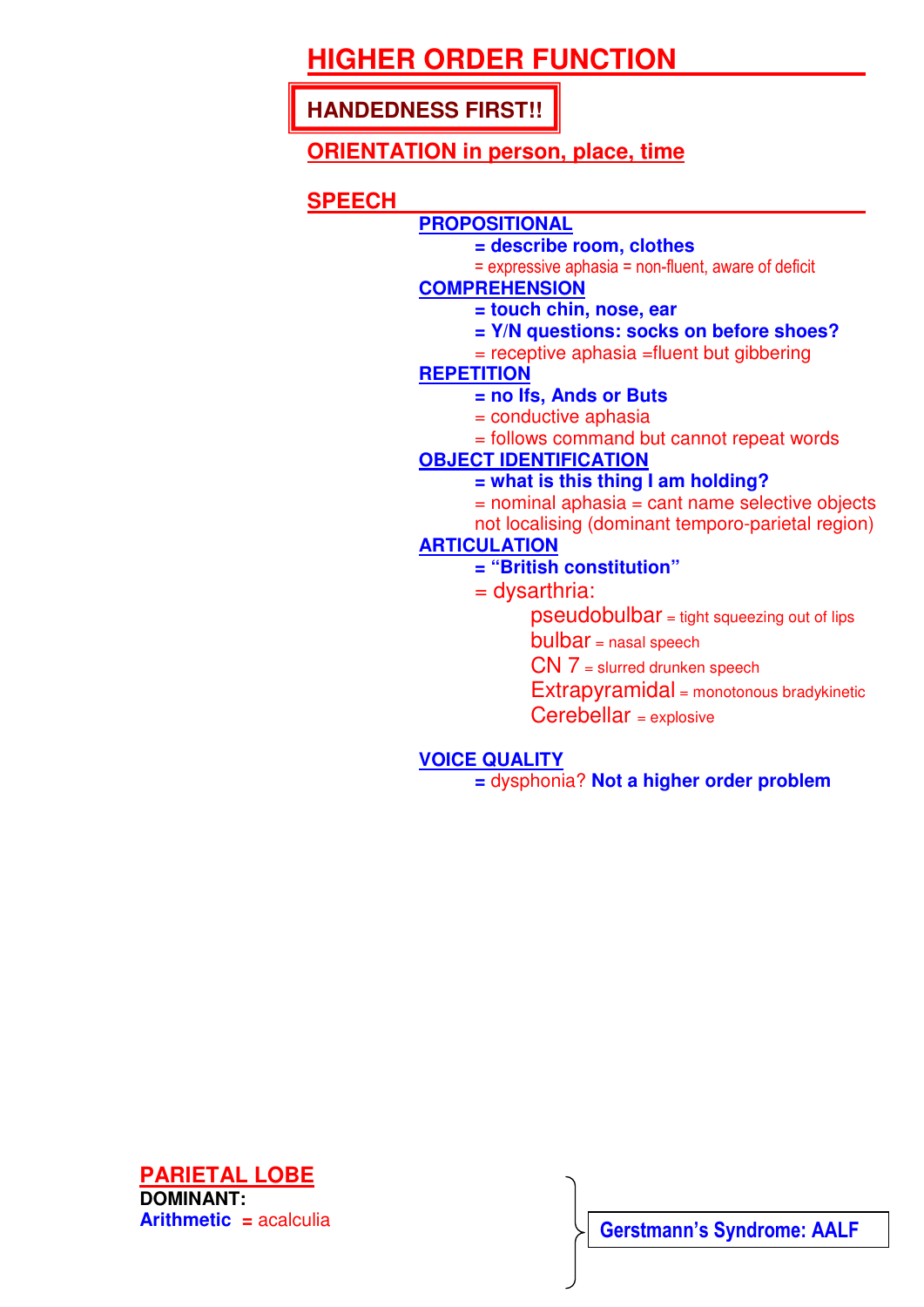#### **Writing skill =** agraphia Lt-Rt disrientation Finger agnosia (cannot name them)

#### **NON-DOMINANT**

**Sensory and visual INATTENTION ASTEREOGNOSIS =** unable to recognise by touch **DRESSING APRAXIA =** is it inside-out?… **CONSTRUCTIONAL APRAXIA:** cant copy pictures **SPATIAL NEGLECT:** draws clockface with all numbers on one side

#### **TEMPORAL LOBE**

**SHORT TERM MEMORY: 3 objects after 5 minutes LONG TERM: where do you live? When did WW2 end? May start to see Korsakoff's confabulation psychosis here** 

### **FRONTAL LOBE**

**Emotion, memory, judgement, inhibition- the seat of the soul = ALTERNATING IRRITABILITY AND EUPHORIA** 

#### **PRIMITIVE REFLEXES**

**- Grasp (contra to lesion)** 

**- Palmomental (ipsi)** 

= contraction of orbicularis oris when thenar eminence is stroked

**- Pout and Snout** = tap along upper lip to produce pouting

#### **ASK THE PATIENT TO…**

 **interpret a proverb test their smell for ANOSMIA look for GAIT APRAXIA fundoscope for PAPILLOEDEMA**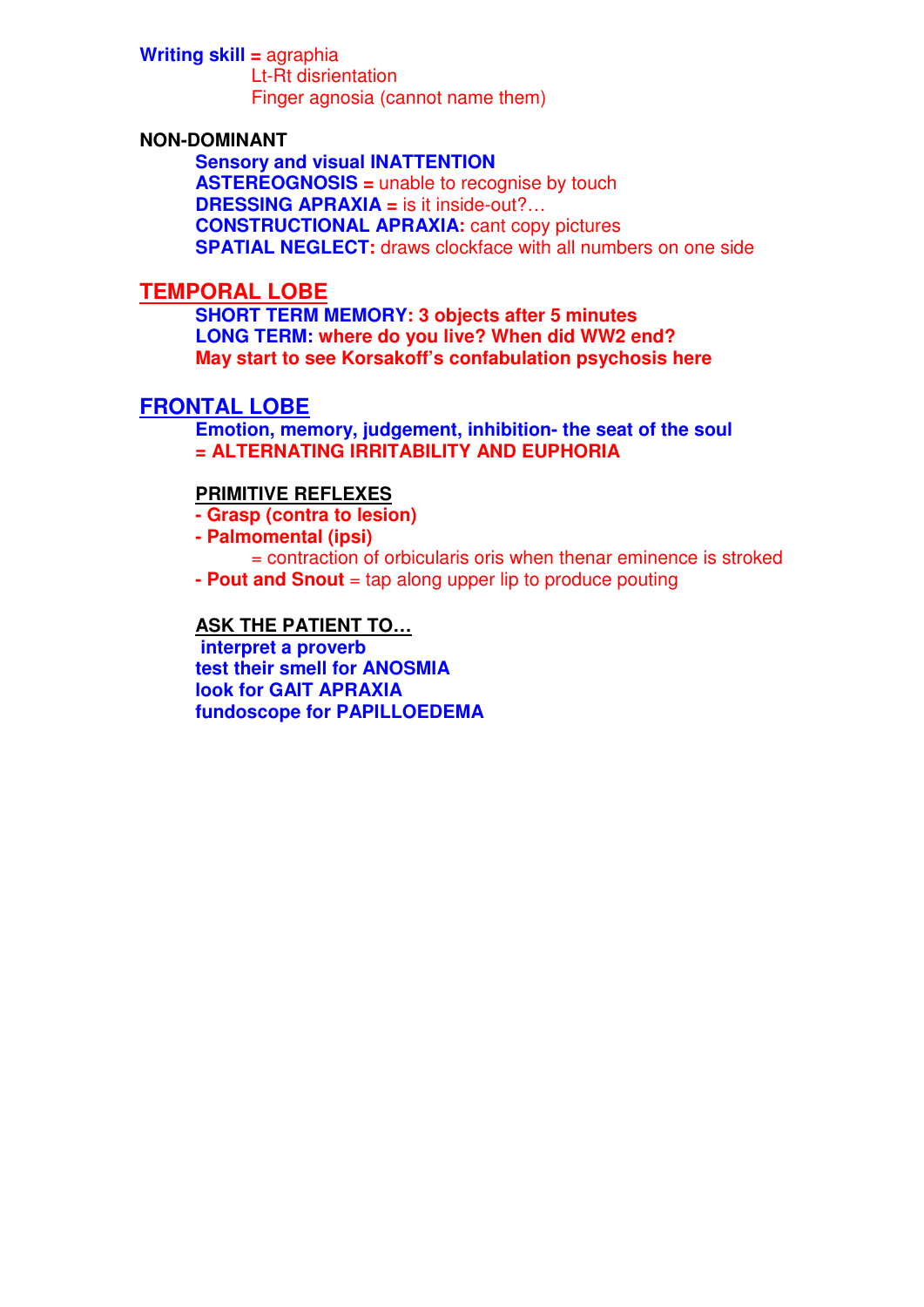# **CRANIAL NERVES OLFACTORY**

**Block one nostril, use good coffee**  Unilateral loss= meningioma or increased ICP Bilateral loss= trauma **OPTIC Look at the pupils. Different sizes? = ANISOCORNEA SCOPE THE FUNDUS:** weirdness? Pale disk, hemorrhages etc?… **TEST ACUITY: get their glasses off, use Snellen chart Normal = able to read line 6 at 6 metres**   $(1<sup>st</sup>$  number = seen by pt) **(2nd number = seen by normal person) VISUAL FIELDS: Look into my eyes; see wiggling finger? (come INTO field, not out of it) BLIND SPOT: come from the lateral, its normally @ temporal visual field**  …Scotoma? **PUPILLARY REFLEX: shine light into pupil: watch: what is the OTHER pupil doing?**  Should also constrict **SWINGING LAMP SIGN: Move light to contra pupil: the ipsi pupil will then DILATE after the light has moved away from it. This is an AFFERENT PUPILLARY DEFECT** 

(eye with reduced acuity will dilate abnormally)

**ACCOMODATION:** Near and far focussing

**NORMAL ACCOMODATION BUT NO LIGHT REFLEX? = Syphilis pupil**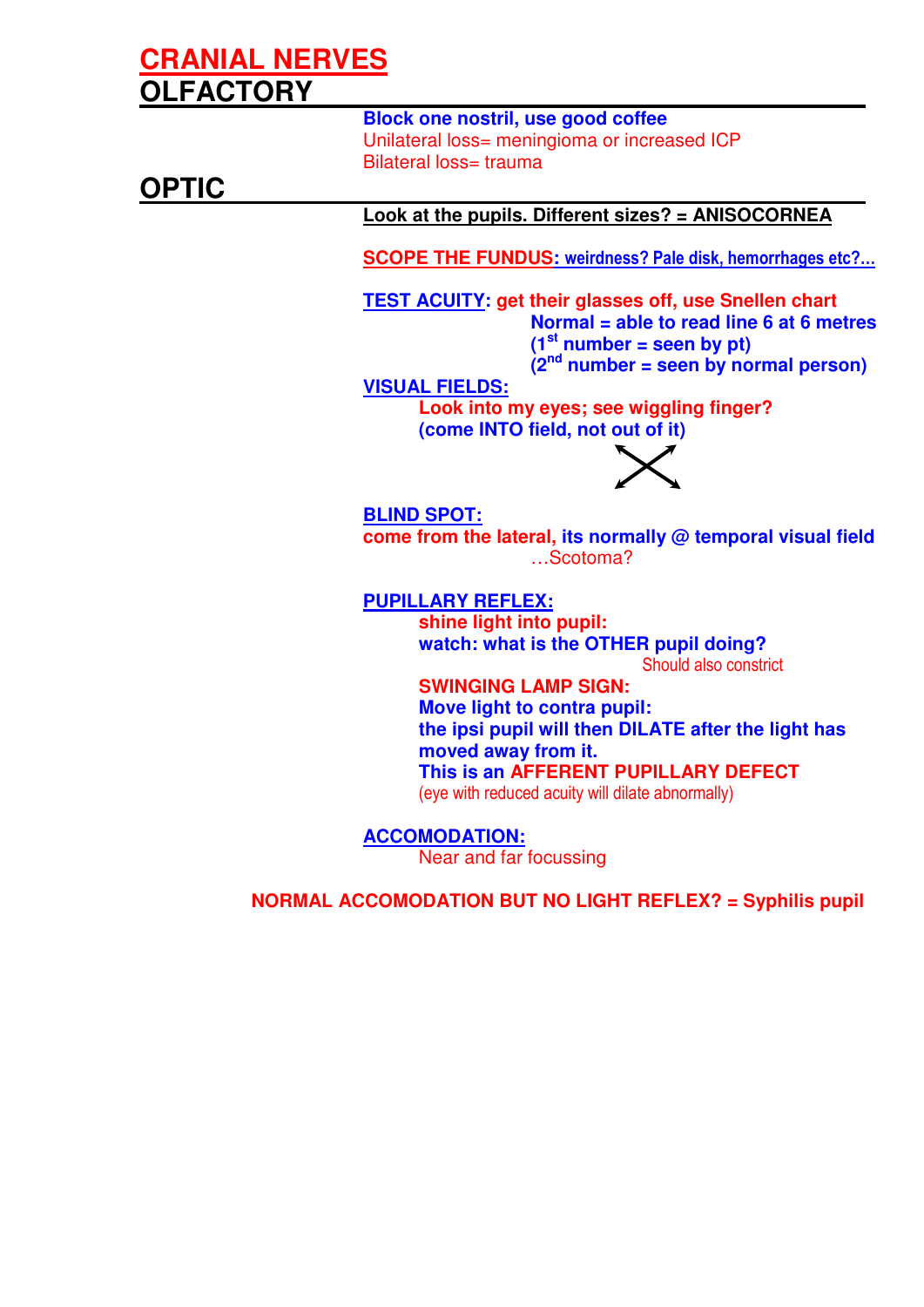# **OCULOMOTOR, TROCHLEAR, ABDUCENT**

**PTOSIS?** Oculomotor = opens eyelid; **CONSTRICTED PUPIL?** Sympathetic (Horners) dysfunction **DILATED PUPIL?** Oculomotor dysfunction



Nystagmus on convergeance Pseudosyphilis pupil: no light response but accommodating fine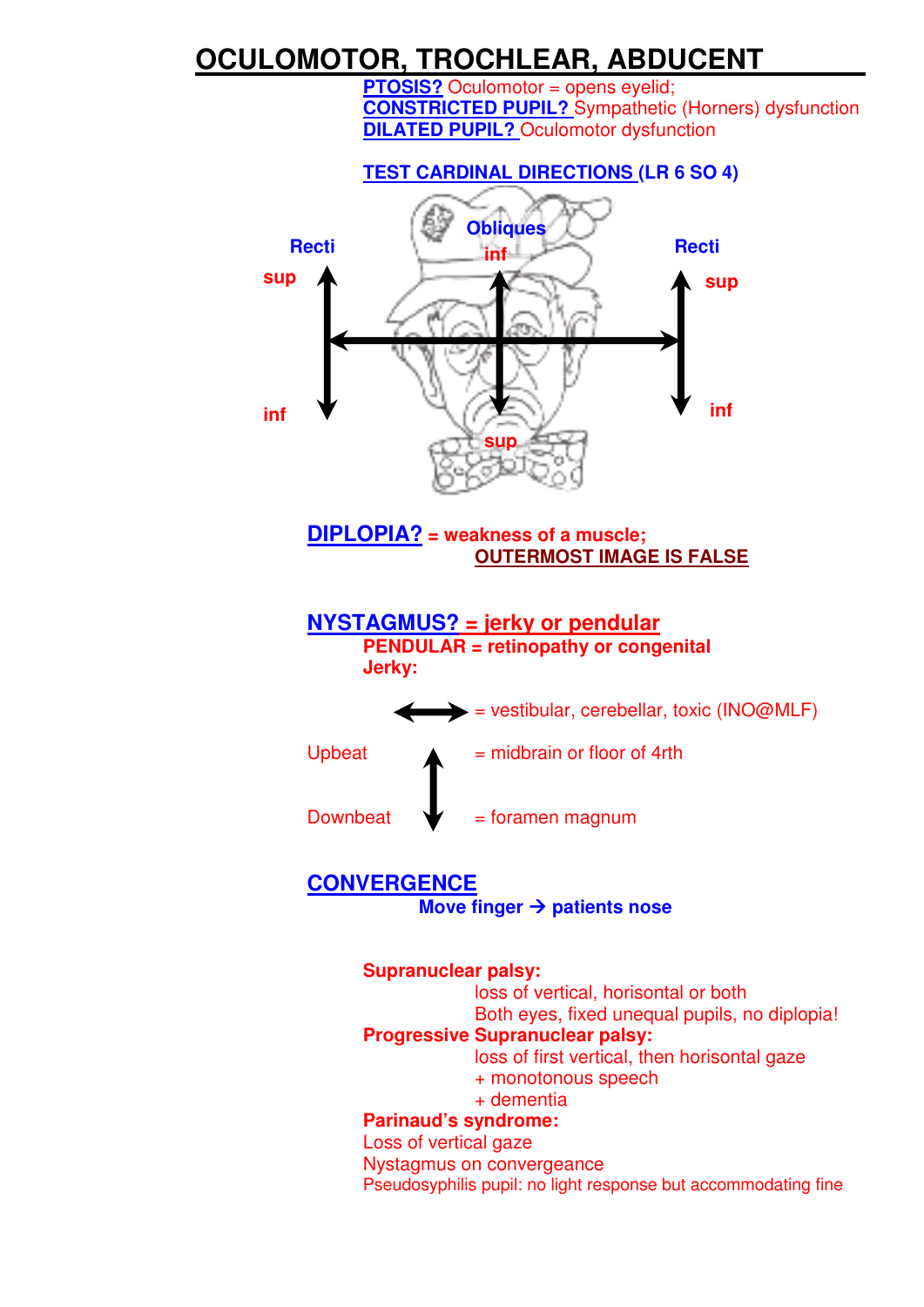# **TRIGEMINAL**

**CORNEAL REFLEX: expect both eyes to blink** If only contra eye blinks = ipsi  $7<sup>th</sup>$  palsy **If touch is still felt, trigeminal nerve is intact FACIAL SENSATION: forehead, cheek, chin Total loss = preganglionic,** eg. acoustic neuroma **Dissociated = brainstem issue MASSETERS: clench teeth**

#### **ABNORMAL MOVEMENTS**

**Jaw tremor? =**. Parkinsons **Repetitive chewing?** = Tardive Dyskinesia **Tetanus clench** 

**JAW JERK REFLEX**

**Open mouth Strike lower chin Normally: NO REFLEX**  EXAGGERATED = UMNL or pseudobulbar palsy

## **FACIAL**

**LOOK : Facial asymmetry? Unilateral droop? Wrinkle smoothing? Loss of NASOLABIAL FOLD? MUSCLE POWER: Wrinkle forehead; try to smooth out** 

**Test facial expressions:** 

- **SURPRISE**
- **GRIN**
- **SNARL**
- **POUT**
- **PUFF**
- **SQUINT**

**TASTE @ Ant 2/3rds**

# **ACOUSTIC**

**LOOK @ EAR Pull pinna Pain =**. Otitis externa or TMJ disease **FEEL FOR NODES OTOSCOPE THE DRUMS**

**TEST HEARING: 256 Hz fork:**

### **Rinne's Test:**

**Put struck fork @ mastoid:** 

**When you cant hear anymore:** 

**Put fork in front of ear.** 

**SHOULD BE ABLE TO HEAR IT AGAIN** 

**If not = conductive loss** 

### **Weber's Test:**

**Put struck fork on centre of glabella Should hear it all @ centre of head**  NERVE-DEAF = better @ Normal ear CONDUCTION-DEAF = better @ Clogged ear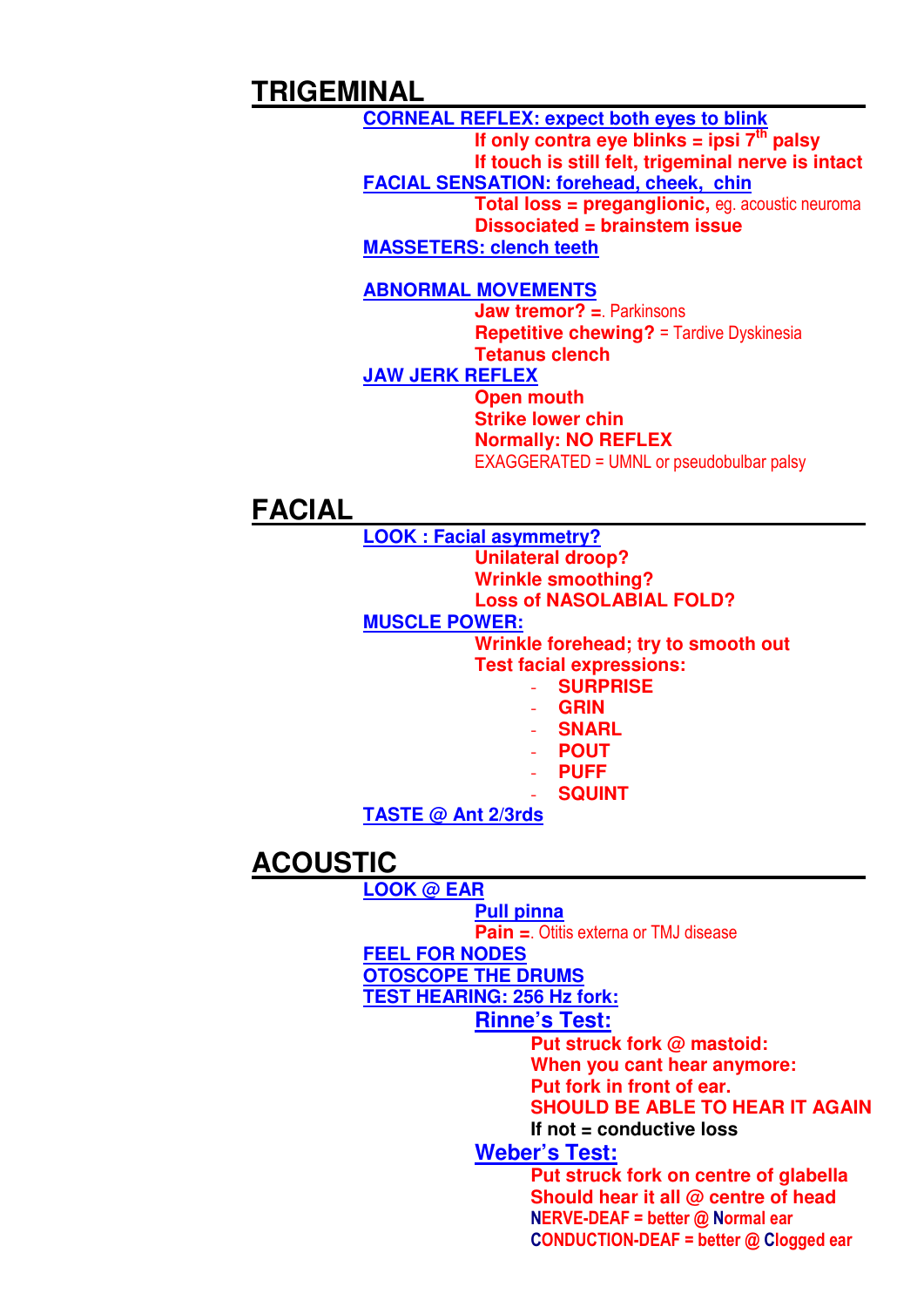# **VESTIBULAR**

**HALLPIKE'S TEST FOR VERTIGO:** 

**Asit patient up in bed Grab patients head and smoosh it into the bed to ~ 30 degrees below horisontal At the same time turn patients head towards yours with eyes open.** 

**+ve test: LOOK FOR NYSTAGMUS** 

**VERTIGO** 

**For 15 sec, then- not reproduceable** 

= benign positional vertigo

 **IF REPRODUCABLE = cerebellar or brainstem problem** 

# **GLOSSOPHARYNGEAL and VAGUS**

**OPEN MOUTH AND SAY "AAAH" Uvula gets pulled to NORMAL side GAG REFLEX** (9<sup>th</sup> sensory, 10<sup>th</sup> motor) **Ask if they can feel it; Feel it but don't gag = vagus issue No sensation or gag = glossopharyngeal problem** 

**SPEECH: Hoarse? = unilateral recurrent laryngeal palsy** 

**COUGH: bovine? = Bilateral recurrent laryngeal lesion**

**TASTE @ posterior 1/3rd**

# **ACCESSORY**

**SHRUG versus resistance TURN HEAD versus resistance Unilateral = something wrong @ jugular foramen Bilateral = motor neurone disease** 

# **HYPOGLOSSAL**

|                                                                                                                   | <b>POKE OUT YER TONGUE</b>                                                                                                  |
|-------------------------------------------------------------------------------------------------------------------|-----------------------------------------------------------------------------------------------------------------------------|
|                                                                                                                   | <b>Wasting? Fasciculations?</b>                                                                                             |
|                                                                                                                   | <b>TONGUE WILL DEVIATE TOWARDS LESION</b>                                                                                   |
| BULBAR PALSY: LMNL of 9th, 10th, 12th<br>wasted tongue,<br>no gag reflex,<br>nasal speech,<br>limb fasciculations | Unilateral UMNL = no deviation<br>Bilateral UMNL = small immobile tongue<br><b>Bilateral LMNL = dysarthria</b>              |
|                                                                                                                   | PSEUDOBULBAR PALSY: UMNL of 9th, 10th, 12th<br>=spastic tongue, exaggerated jaw jerk reflex,<br>dysarthria, upper limb UMNL |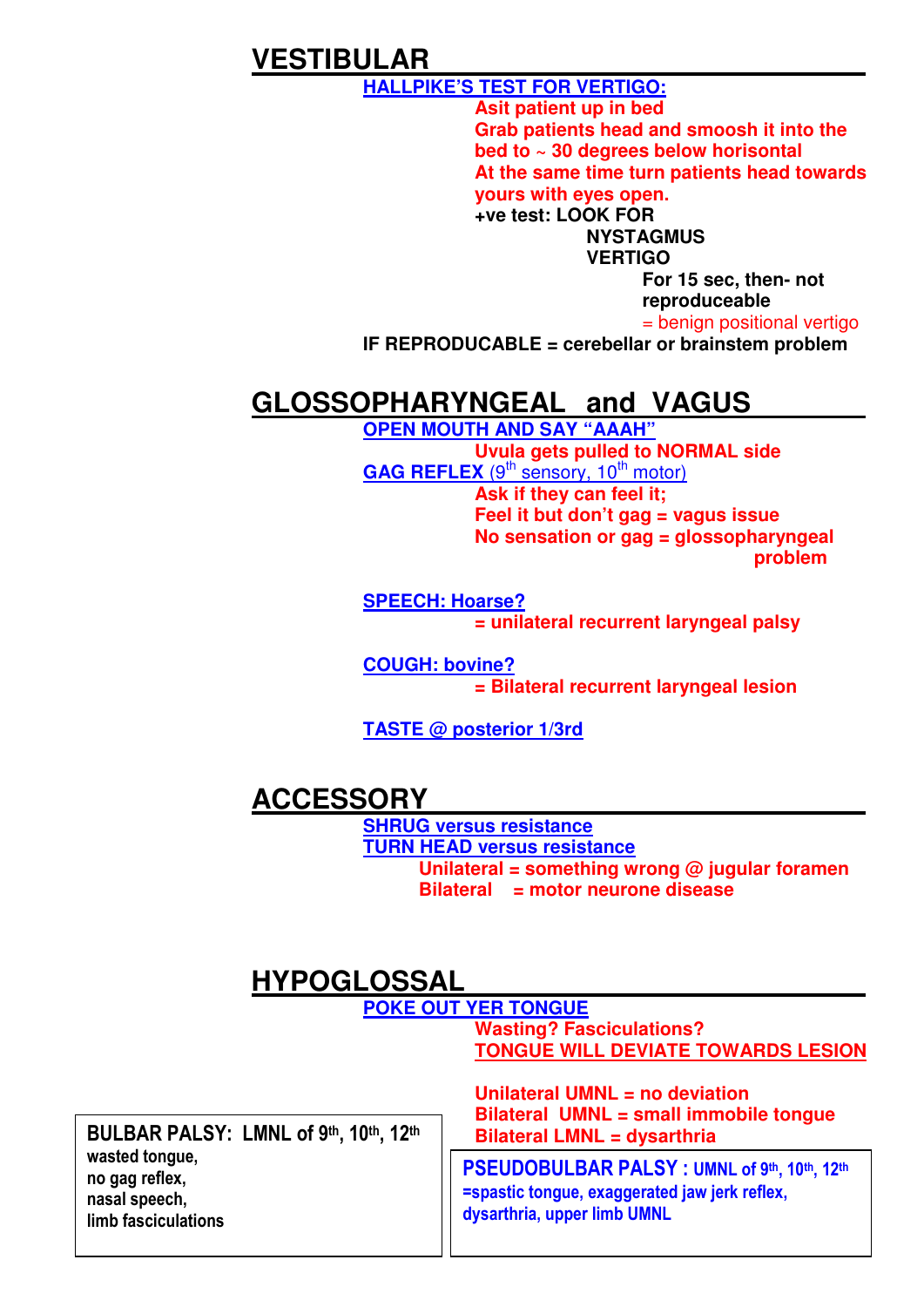# **SENSORY AND MOTOR SYSTEMS**

**General template:**

## **LOOK :**

- **scars**
- **wasting**
- **fasciculations**
- **tremor**
- **symmetry**
- **abnormal movements**

**FEEL MUSCLE BULK TONE POWER REFLEXES COORDINATION Lower =** GAIT **Upper=** Fine Functions

**PAIN** with needle **Temperature** with ice cube

**Vibration** with tuning fork @ bony prominences

**Proprioception** with eyes closed **Light Touch** with cotton bud

# **UPPER LIMB MOTOR**

**Shake hands;**  Cant relax grip = myoclonus **Fasciculations? Wasting?** 

### **CLOSE EYES, HOLD OUT BOTH HANDS WITH PALMS UP:**

 $Drift UP = cerebellum$ Drift DOWN = UMNL Searching drift = pseudoathetosis, = proprioception loss

**TONE POWER REFLEXES: Biceps, Triceps, brachioradialis** 

## **COORDINATION**

**Close eyes, touch own nose Open eyes, touch my finger DYSDIADOCHOKINESIS**

# **LOWER LIMB MOTOR**

### **GAIT:**

- **1. Walk normally**
- **2. Walk heel-to-toe** = cerebellum
- **3. Walk on toes** = S1-S2
- **4. Walk on heels** = L4, L5
- **5. Romberg's test**

**Fasciculations? Wasting? LOOK AT THE QUADS TONE POWER REFLEXES: Knee jerk, Achilles tendon, Babinsky (Normal = scrunch)** 

## **COORDINATION**

**touch my finger with your toe foot tapping Heel along shin**